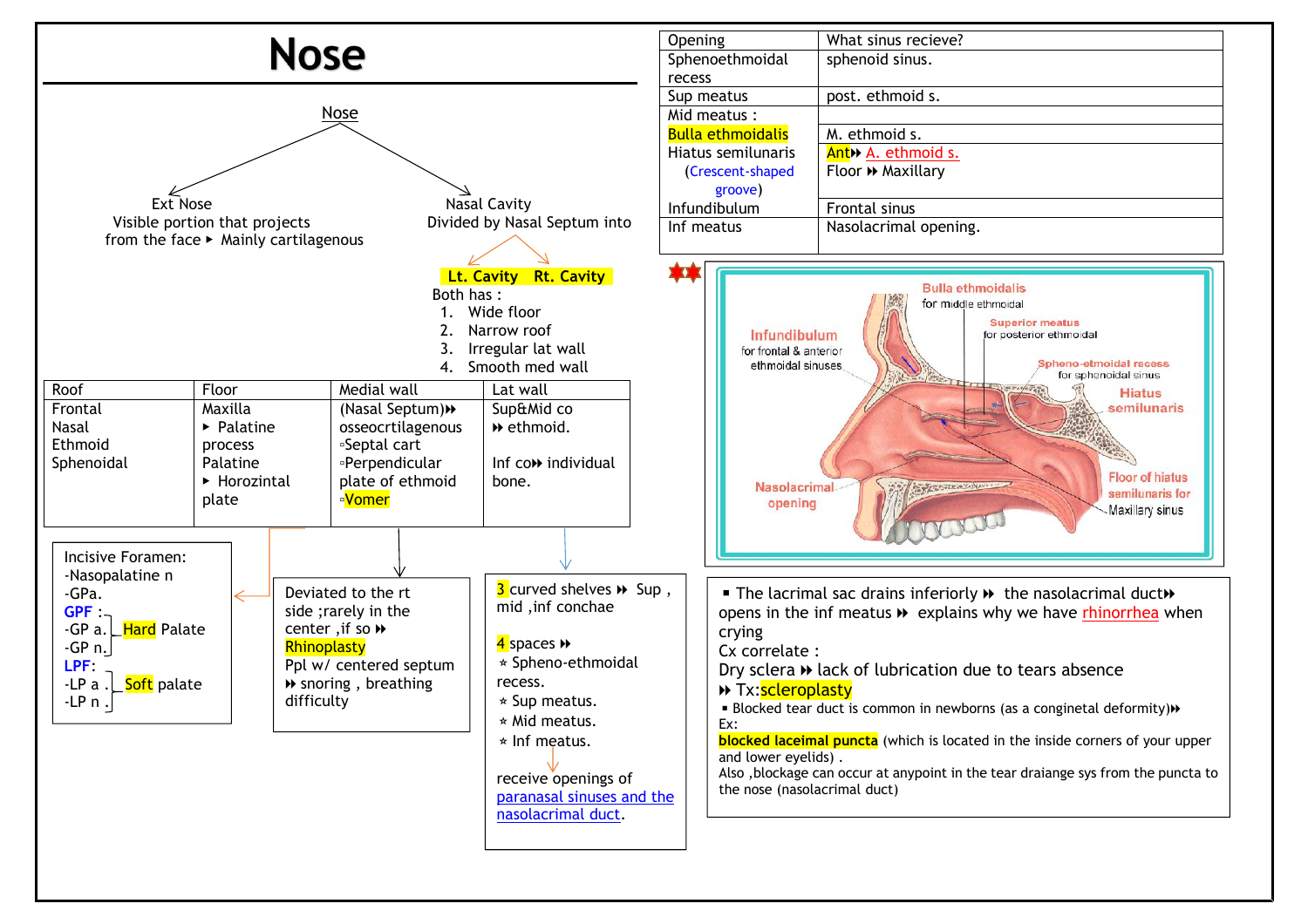

Lateral nasal. **Septum** Anterior ethmoid Posterior ethmoidal A Sphenopalatine A. uperior Sphenopalatine A.<br>septal branch labial A. Greater palatine GP a and septal branch of sphenopalatine a anastomose anteriorly to supply the nasal septum, along  $w/$  superior libial a  $\theta$  ant ethmoidal a

Septal branch of Superior labial.